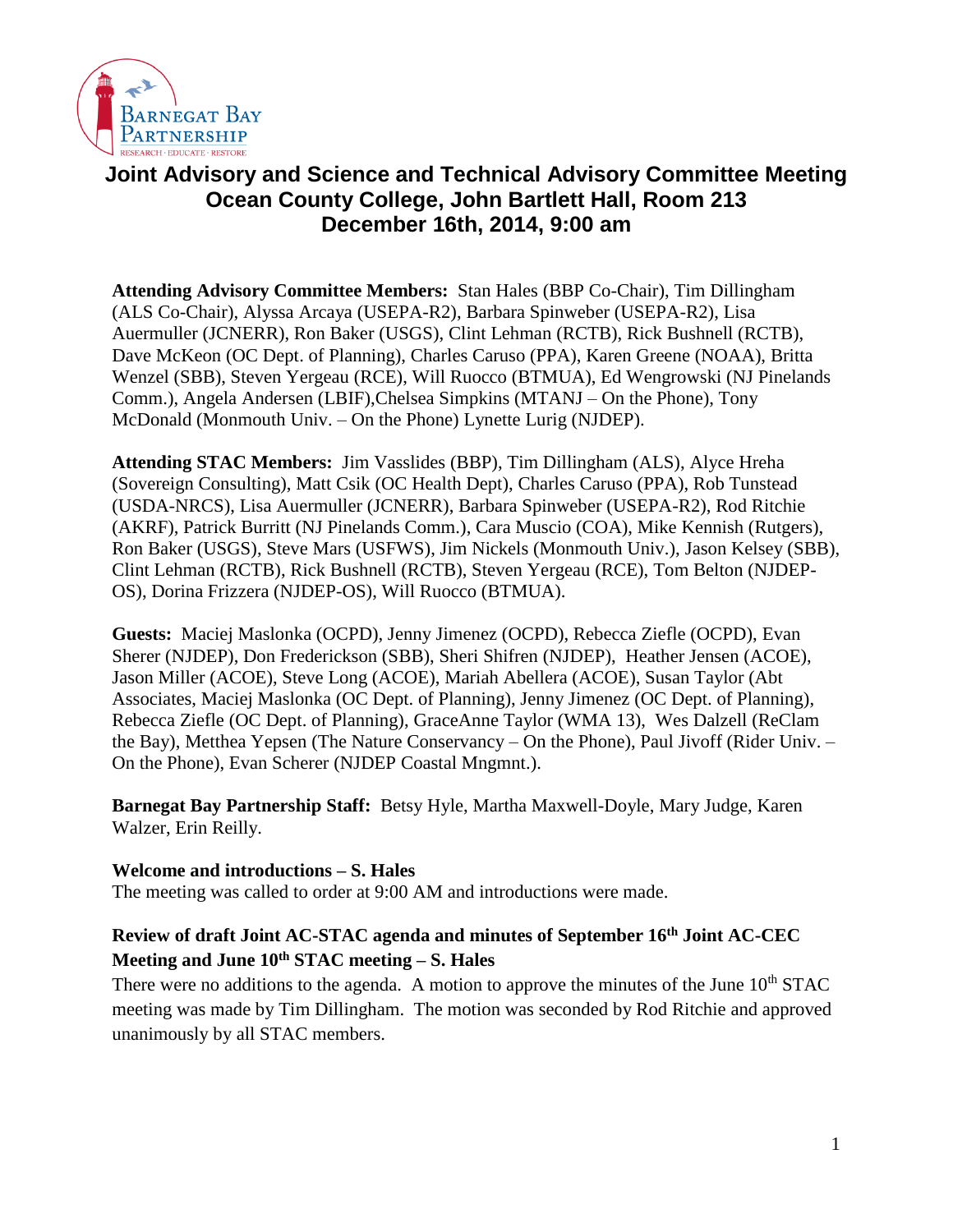A motion to approve the minutes from the joint AC-CEC meeting of September 16, 2014 was made by Charles Caruso. The motion was seconded by Alyssa Arcaya and approved unanimously by all Advisory Committee members, with Karen Greene abstaining.

## **Director's Update (2015-16 Workplan Development CCMP Update, Program Evaluation/Site Visit, Bi-annual EPA-ANEP meeting): S Hales**

The BBP's budget for next year should remain the same as last year. If any members have workplan tasks, they were requested to review last year's Work Plan; if there are new action items which need funding, please speak to BBP staff asap. The EPA guidance is mostly identical, but 1) all NEPs are being asked to initiate a CCMP update; the formal revision process must begin in Sept. 2015 and be completed by 2020. Some funding is available from the EPA and a work group will be formed. Partners are asked to look carefully at how climate change responses/mitigation affects our goals and objectives as a partnership; 2) in the next three months the BBP needs to submit materials for a program evaluation; a site visit will take place in late summer. The guidance will be specific as to climate change initiatives.

## **Action: Dr. Hales will distribute copies of the EPA guidance later this week.**

An announcement was made that Marilyn Katz is retiring; Michael Craghan is her replacement.

The EPA/ANEP bi-annual national conference is scheduled for March 2015. Dr. Hales was made chair of ANEP for a two-year term.

## **Presentation: "Beneficial use of dredged material to restore wetlands for coastal flood mitigation (Daniel Barone, Richard Stockton College-Coastal Research Center).** Objective: Provide overview of recent analysis conducted by RSC.

This study analyzed the impact of intertidal marsh "edge restoration" on reducing coastal storm wave and surge impacts to adjacent communities. It also determined the amount of dredged material available in state navigation channels that could be beneficially used for potential marsh restoration efforts.

Mr. Barone's full report is on the "Studies and Reports" section of the BBP website. He will send out the datasets upon request.

## **Presentation: "ACOE SAGE program and Barnegat Bay shoreline analysis." Heather Jensen, US Army Corps of Engineers, Philadelphia District.**

Objective: Make BBP partners aware of the ACOE SAGE program, ongoing ACOE projects in Barnegat Bay, and look for potential avenues of collaboration.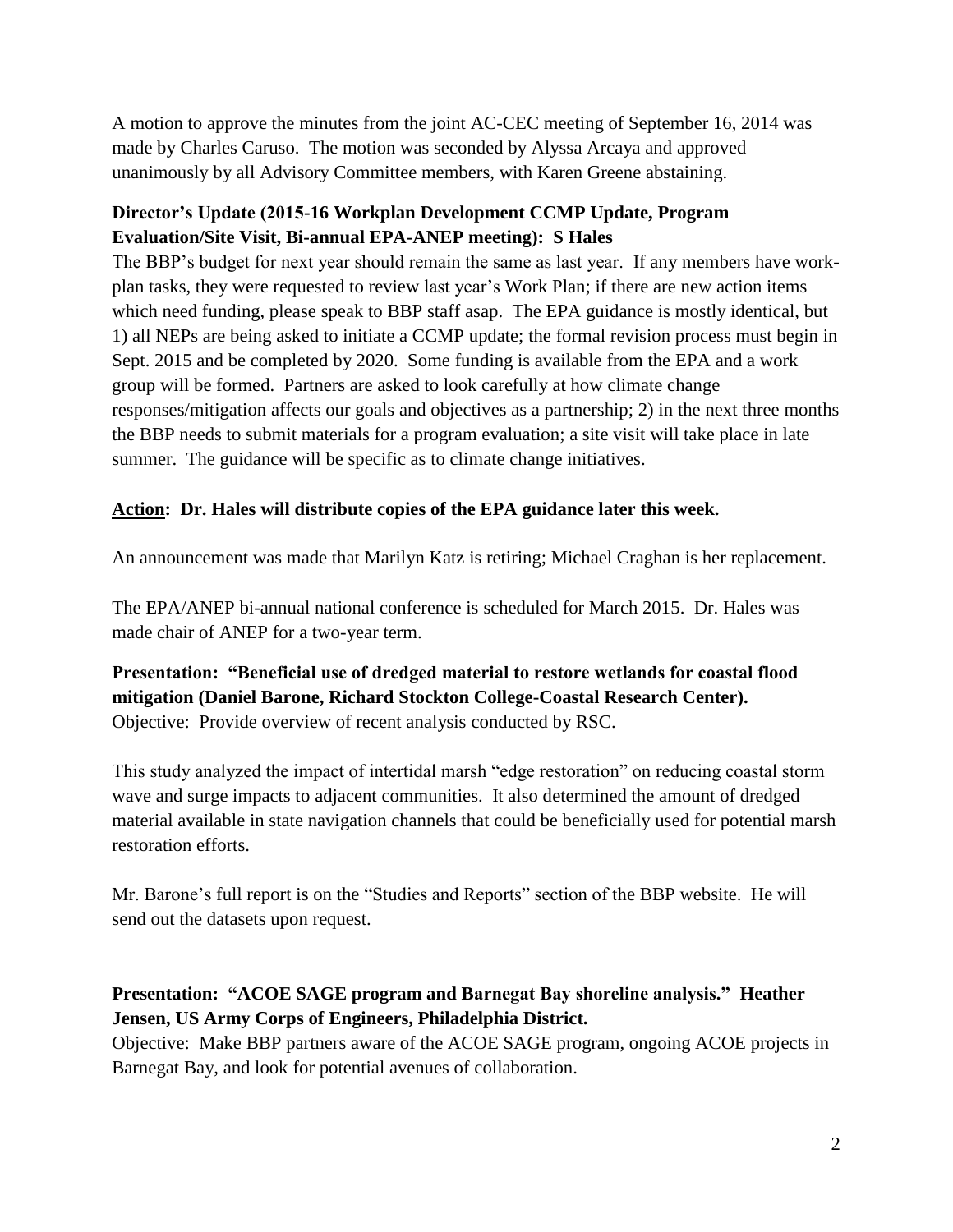A Systems Approach to Geomorphic Engineering (SAGE) pilot project is beginning in Barnegat Bay and the ACOE would like input and feedback. The ACOE is "building a community of practice" and wants to help create and facilitate regional plans. They're also working on a financial plan to leverage financial resources. San Francisco Bay, NYC, Puget Sound, and Barnegat Bay all have pilot projects.

For the Barnegat Bay pilot project, coordination with various groups identified a potential for a bay-wide shoreline analysis to help identify the areas of greatest loss and prioritize future restoration (part of a "regional plan."). This will include citizen monitoring of marshes and shorelines.

An overview was given of work completed to date. A request was made that the group present their data in a way that local decision-makers can use in order to make restoration decisions. A suggestion was made to form a workgroup to continue this discussion and to share the data sources. More data is needed about the current surface elevation of our marshes. A comment was made that we need to learn what the implementation of SAGE is going to look like and a determination as to whether all partners are in agreement about where we are as a group in order to implement SAGE projects. More discussion is needed.

## **Action: A meeting will be set in early January or mid-January – The Forsythe Refuge (as the largest wetland owner in the watershed) needs to be a partner in this conversation. Dr. Hales will get something out before the holiday season to get all the relevant partners into the room.**

Ms. Jensen will take care of coordinating all of the data and then come up with a way to continue the conversation to determine where ACOE can help. USGS data will be coming out in March. There is no specific timeline for the ACOE, but seeing this data will be helpful. They're looking at this as a partnership and want to see who's interested in working on this and providing feedback. This is the ACOE's way of participating in regional planning. All the pieces should be put together (lessons learned, monitoring, implementation, applying science to the project, etc.) so that as we move regionally, we can apply all the available information and not put something into action that didn't work somewhere else.

## **NEIWPCC Update: B. Spinweber, EPA Project Manager**

Objective: Update on the project report, reviews, release date, and next steps.

NEIWPCC conducted a peer review of the report on nutrient management in the Barnegat Bay. Researchers received a copy of this on Friday afternoon and it will be posted at 3:00 PM today. Overall, reviewers were very complimentary, especially as to data compilation. Data limitations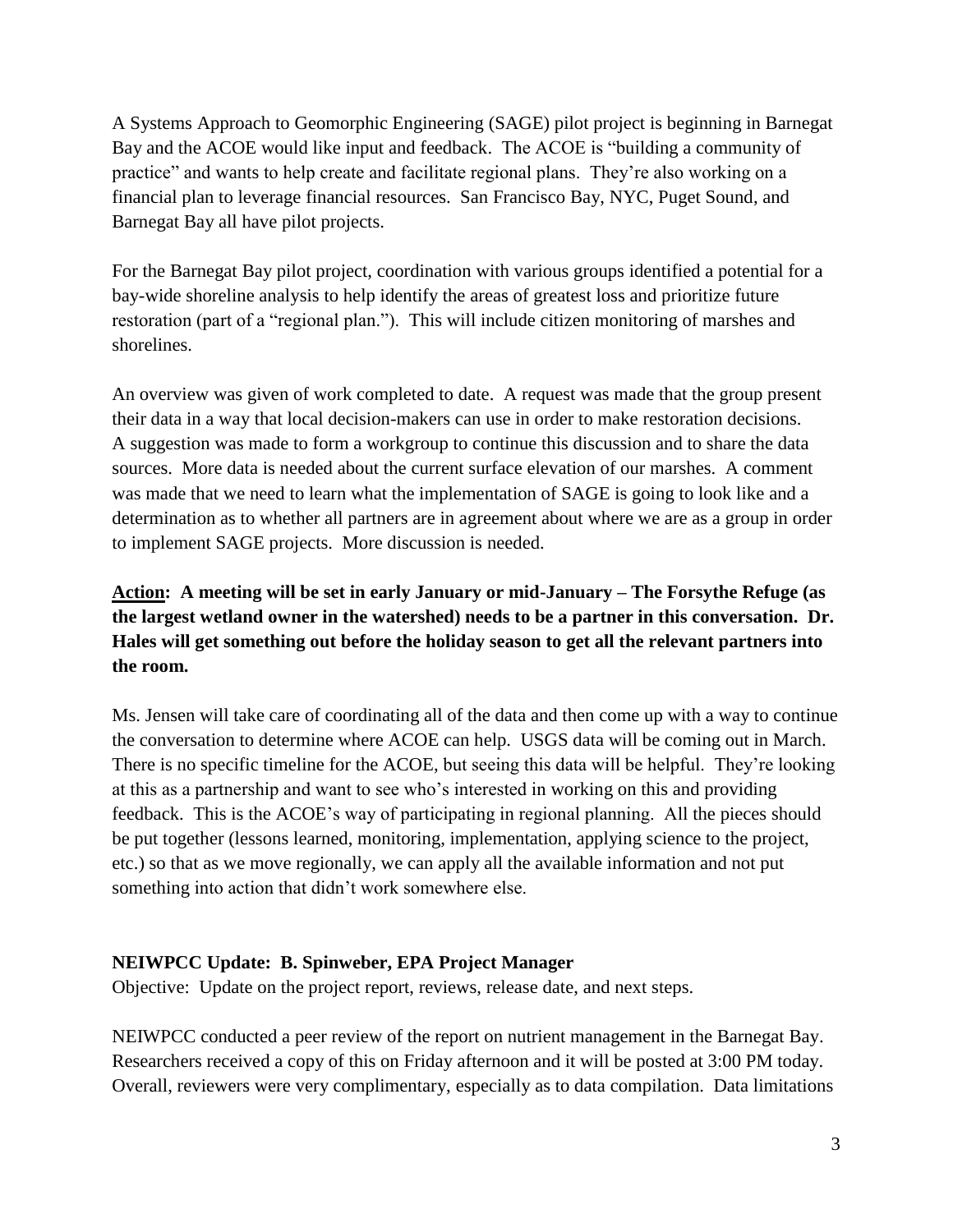in the bay were a challenge, but in general it was a positive review and the USGS and Rutgers did a good job on the project.

Dr. Kennish (Rutgers) made some statements and objections about the process and requested that partners read the science reviews, especially the conclusions and recommendations of what Rutgers proposes (which he believes are important and achievable, including a TMDL). Dr. Baker (USGS) thanked Dr. Kennish for his work compiling new data, especially on seagrass. He commented that there is a lot of value in this report that has yet to be fully explored (Rick Lathrop turf grass work and runoff from the developed landscape and its contribution to nutrient loading).

Mr. Dillingham provided some feedback on the process, including the NGO communities' disappointment in the tenor of the comments. They felt the purpose of this partnership (BBP) is to bring in the stakeholders to the science process and they felt that wasn't happening in this case.

#### **STAC Update: J. Vasslides**

#### **Shellfish Working Group recommendation document**

Objective: Review recommendations from SWG & determine STAC/AC actions.

The recommendation document dealing with hard clam and oyster restoration in the bay is complete and has been distributed. The emphasis is on hard clams because oyster restoration and rehabilitation is a tricky issue in the bay given the current conditions; therefore, with the funding available hard clams are the low-hanging fruit. Oyster recommendations were made for the mid- and long-term timeframes. The next step is for the STAC to determine how to use the information. The STAC's intent when forming the working group was to pass the recommendations to the Advisory Committee as a planning document for moving forward on shellfish restoration and rehabilitation. The Advisory Committee may want to consider passing the information on to the state management council and state regional council (which also has a shellfish working group). The STAC has to vote to accept the recommendations and then send it to the Advisory Committee, which would then submit it to the Policy Committee and others, as requested. A motion to accept the recommendation document was made by Mr. Nickels. The motion was seconded by Ms. Spinweber and was passed unanimously with Mr. Dillingham abstaining until he has a chance to review it more thoroughly.

#### **2015 BBP GFO (Grant Funding Opportunity)**

Objective: Review scope & schedule for upcoming GFO.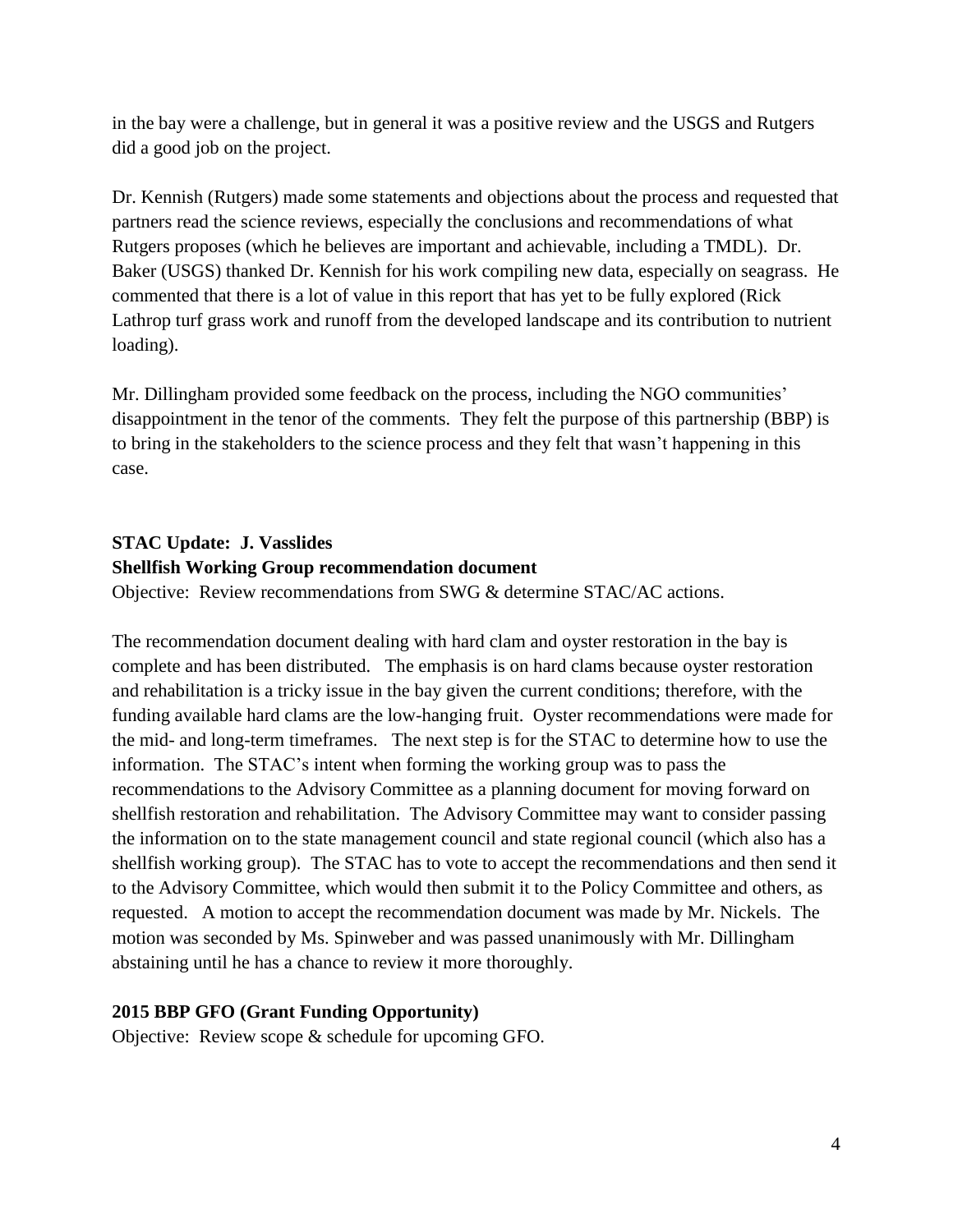The focus of the GFO will be on shellfish restoration and will be sent out by tomorrow afternoon. The pre-proposals will be due January  $16<sup>th</sup>$ , 2015, and by the end of January, a small working group will meet to determine which proposals go on to full proposals (which will be due the first week in March). Proposers will present to the STAC and the STAC will then make a recommendation to the Advisory Committee, which will decide whether or not to accept the STAC recommendation. There will be a little over \$50,000 available for one or two projects.

#### **Pathogen working group – S. Shifren/M. Csik**

Objective: Update members on activities of pathogen working group.

An update was given on the successful resolution of the Beachwood Beach water quality problems and Cedar Cove Marina derelict houseboats. This project is a model for the ability of multiple agencies to work together to achieve results. Thresholds for beach closures are being lowered as a result of new EPA guidance. This past bathing season showed fewer advisories and closures by the Health Department.

Post-Hurricane Sandy issues were discussed, including infrastructure issues and Seaside Park pump stations. A South Seaside Park dewatering operation undermined existing infrastructure and this has been repaired. Reopening Pine Lake Park in Manchester to bathing does not look feasible at this time. Deerhead Lake in Lacey partnered with the Department of Agriculture for egg addling and their water quality improved over the years.

The Metedeconk Watershed plan was approved last summer. The Lake Carasaljo area is looking at stormwater infrastructure; Brick Plaza is looking at green infrastructure in its large impervious lot; MATES students' project is ongoing re boat traffic impacts on water quality.

#### **Soil Health Update/Restoration Standard – S. Hales**

It has been determined by the Department of Agriculture that the soil restoration standard (meant to be implemented with the fertilizer law) is too costly to be implemented and is going to be dropped. A copy of a letter from Douglas Fisher to the 9<sup>th</sup> Legislative District was distributed. The Freehold and Ocean County Soil Conservation Districts are willing to work on a local standard to be proposed for Brick, promote it within the watershed, and then carry it back to the state (along with costs of implementation) as a way of keeping this alive locally. This will be included as part of Metedeconk watershed plan and a cost-benefit analysis of a soil restoration standard should be completed. Dr. Hales proposes pulling together a soil restoration group to work on this. Tim Reilly from USGS will help with this process.

A comment was made that we need state-wide standards, not town-by-town-by-town. The committee was warned to be cautious about advocating that procedure, as it legitimizes the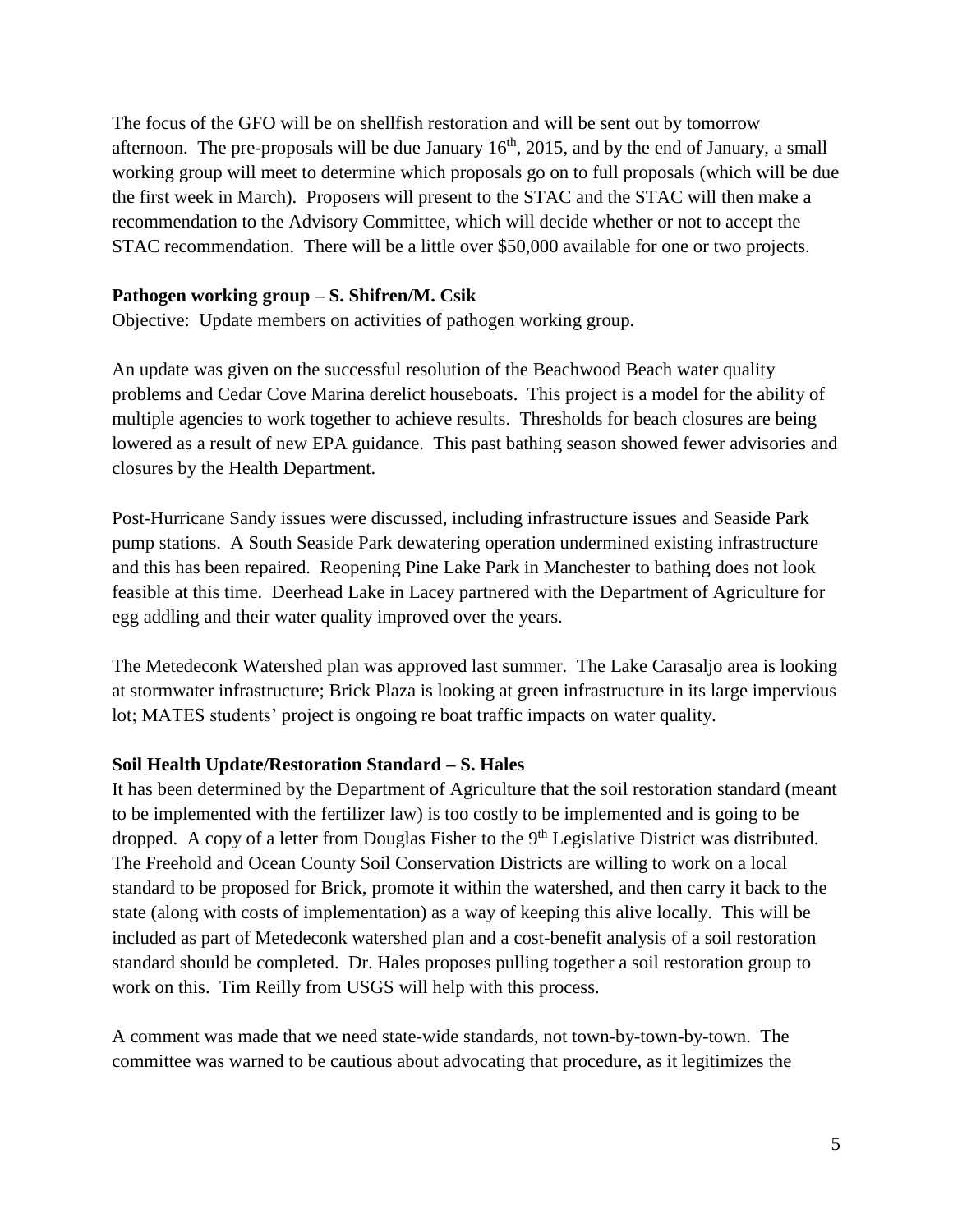actions of the State. Similar regulations have been put in place in other watersheds, so this information should be shared with the Secretary of Agriculture.

### **Action: Dr. Hales will email the members a reply letter from the 9th Legislative District.**

#### **Dam Restoration Updates (Cedar and Westecunk Creek projects)**

The dam on the Cedar Creek (west of Route 9) has been removed with funding from the BBP, NJDEP, and USF&W.

The BBP will be entering into a cooperative agreement with the USF&W for removal of the larger Westecunk Creek dam.

#### **Spring Science/Outreach Symposium – J. Vasslides**

A suggestion was made for a spring meeting at OCC with a dual track: morning and afternoon science sessions and a separate afternoon track on translating science into outreach. A request was made to form a working group to form the agenda. The BBP will handle logistical support, but it will be a STAC/AC/CEC-driven event. Volunteers for the working group include Charles Caruso, Angela Andersen, Tom Belton, Evan Sherer, Lynette Lurig, Matt Csik, and Louise Wootton. This could be an opportunity to bring legislators to the table.

#### **CEC Update: K. Walzer, B. Hyle, A. Andersen, W. Dalzell**

Objective: Update AC re: Public Outreach GFO, festival, other activities.

The CEC GFO (which will be translated into Spanish) will also be issued for \$45,000 (\$1,000 to \$10,000 projects), to follow the same timeline as the STAC GFO. Focus topics are: 1) soil health; and 2) wetlands riparian buffers/living shorelines.

The Barnegat Bay Festival will be held June 7, 2015. The Barnegat Bay Foundation will support the festival again and will hold a fundraising gala the night before; Saturday will be a water event – paddleboard/kayak rally/fundraiser/workshop. The celebration of the life of Pete McLain was videotaped by Jarvis Productions and will be posted on our website. "Aquakids" videos on the Barnegat Bay will also be available on the website.

The Education and Outreach Retreat will be held in March this year and is currently being planned.

An update was given on the wetland/shorelines work. Everything being done on the Barnegat side is being replicated on the Delaware side but uniform, minimum monitoring for post-Sandy assessments is needed. The state was supposed to pick up the monitoring techniques, but doesn't